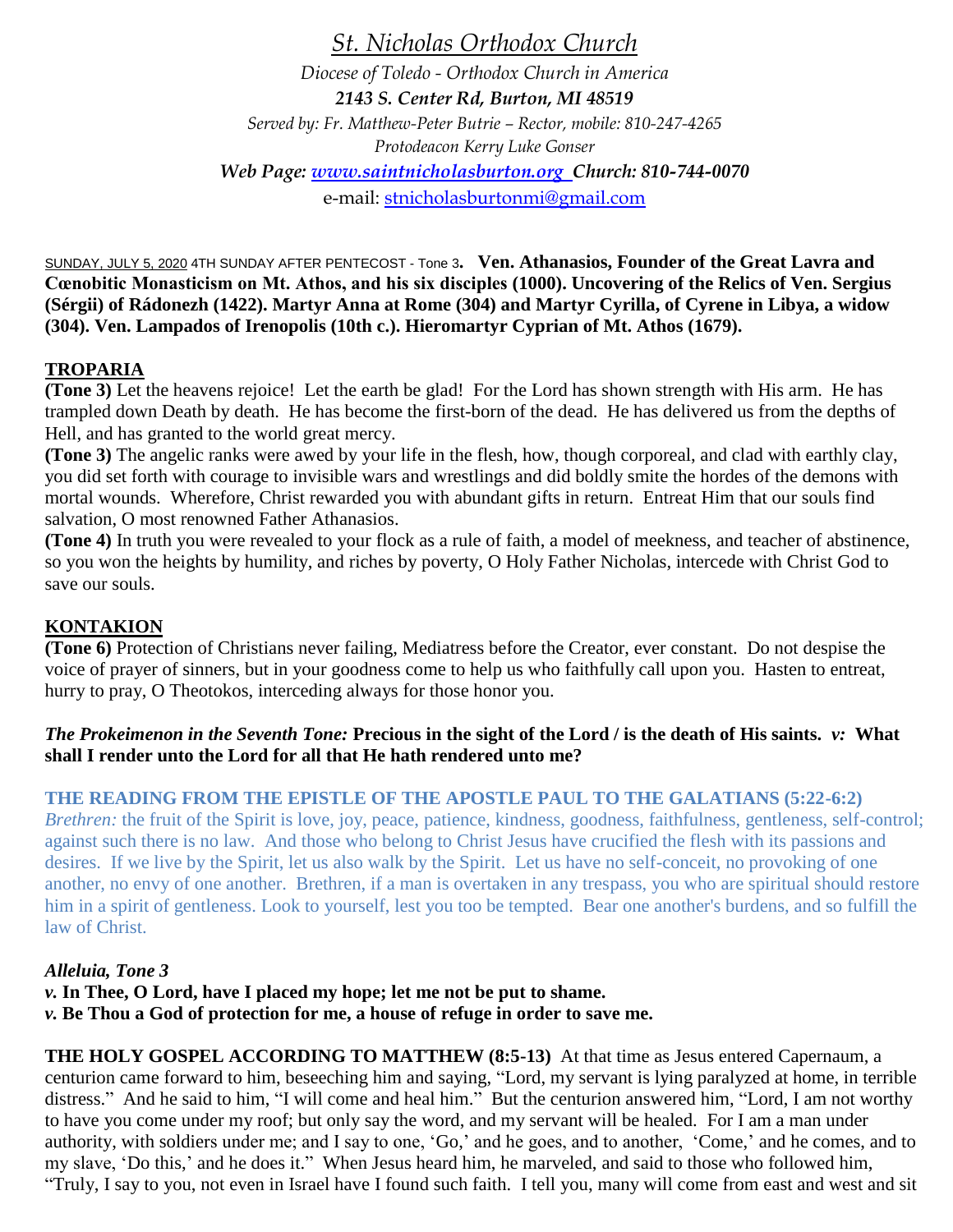at table with Abraham, Isaac, and Jacob in the kingdom of heaven, while the sons of the kingdom will be thrown into the outer darkness; there men will weep and gnash their teeth." And to the centurion Jesus said, "Go; be it done for you as you have believed." And the servant was healed at that very moment.

**COMMUNION HYMN** Praise the Lord from the heavens, praise Him in the highest! Alleluia, Alleluia, Alleluia!

**Saint Athanasius of Athos (July 5),** in holy Baptism named Abraham, was born in the city of Trebizond. He was orphaned at an early age, and being raised by a certain good and pious nun, he imitated his adoptive mother in the habits of monastic life, in fasting and in prayer. Doing his lessons came easily and he soon outpaced his peers in study.

After the death of his adoptive mother, Abraham was taken to Constantinople, to the court of the Byzantine emperor Romanus the Elder, and was enrolled as a student under the renowned rhetorician Athanasius. In a short while the student attained the mastery of skill of his teacher and he himself became an instructor of youths. Reckoning as the true life that of fasting and vigilance, Abraham led a strict and abstinent life, he slept little and then only sitting upon a stool, and barley bread and water were his nourishment. When his teacher Athanasius through human weakness became jealous of his student, blessed Abraham gave up his teaching position and went away.

During these days there had arrived at Constantinople Saint Michael Maleinos (July 12), igumen of the Kyminas monastery. Abraham told the igumen about his life, and revealed to him his secret desire to become a monk. The holy Elder, discerning in Abraham a chosen vessel of the Holy Spirit, became fond of him and taught him much in questions of salvation. One time during their spiritual talks Saint Michael was visited by his nephew, Nicephorus Phocas, a military officer and future emperor. Abraham's lofty spirit and profound mind impressed Nicephorus, and all his life he regarded the saint with reverent respect and with love. Abraham was consumed by his zeal for the monastic life. Having forsaken everything, he went to the Kyminas monastery and, falling down at the feet of the holy igumen, he begged to be received into the monastic life. The igumen fulfilled his request with joy and tonsured him with the name Athanasius.

With long fasts, vigils, bending of the knees, with works night and day Athanasius soon attained such perfection, that the holy igumen blessed him for the exploit of silence in a solitary place not far from the monastery. Later on, having left Kyminas, he made the rounds of many desolate and solitary places, and guided by God, he came to a place called Melanos, at the very extremity of Athos, settling far off from the other monastic dwellings. Here the monk made himself a cell and began to live an ascetical life in works and in prayer, proceeding from exploit to exploit towards higher monastic attainment.

The enemy of mankind tried to arouse in Saint Athanasius hatred for the place chosen by him, and assaulted him with constant suggestions in thought. The ascetic decided to suffer it out for a year, and then wherever the Lord should direct him, he would go. On the last day of this year's length of time, when Saint Athanasius set about to prayer, a heavenly light suddenly shone upon him, filling him with an indescribable joy, all the thoughts dissipated, and from his eyes welled up graced tears. From that moment Saint Athanasius received the gift of tenderness, and he became as strongly fond of the place of his solitude as he had formerly loathed it.

During this time Nicephorus Phocas, having had enough of military exploits, remembered his vow to become a monk and from his means he besought Saint Athanasius to build a monastery, i.e., to build cells for him and the brethren, and a church where the brethren could commune of the Divine Mysteries of Christ on Sundays.

Tending to shun cares and worries, Saint Athanasius at first would not agree to accept the hateful gold, but seeing the fervent desire and good intent of Nicephorus, and discerning in this the will of God, he set about the building of the monastery. He built a large church in honor of the holy Prophet and Forerunner of Christ, John the Baptist, and another church at the foot of a hill, in the name of the Most Holy Theotokos. Around the church were the cells, and a wondrous monastery arose on the Holy Mountain. In it were a trapeza (dining area), a hospice for the sick and for taking in wanderers, and other necessary structures.

Brethren flocked to the monastery from everywhere, not only from Greece, but also from other lands, simple people and illustrious dignitaries, desert-dwellers having labored in asceticism for long years in the wilderness, igumens from many monasteries and hierarchs wanting to become simple monks in the Athos Lavra of Saint Athanasius.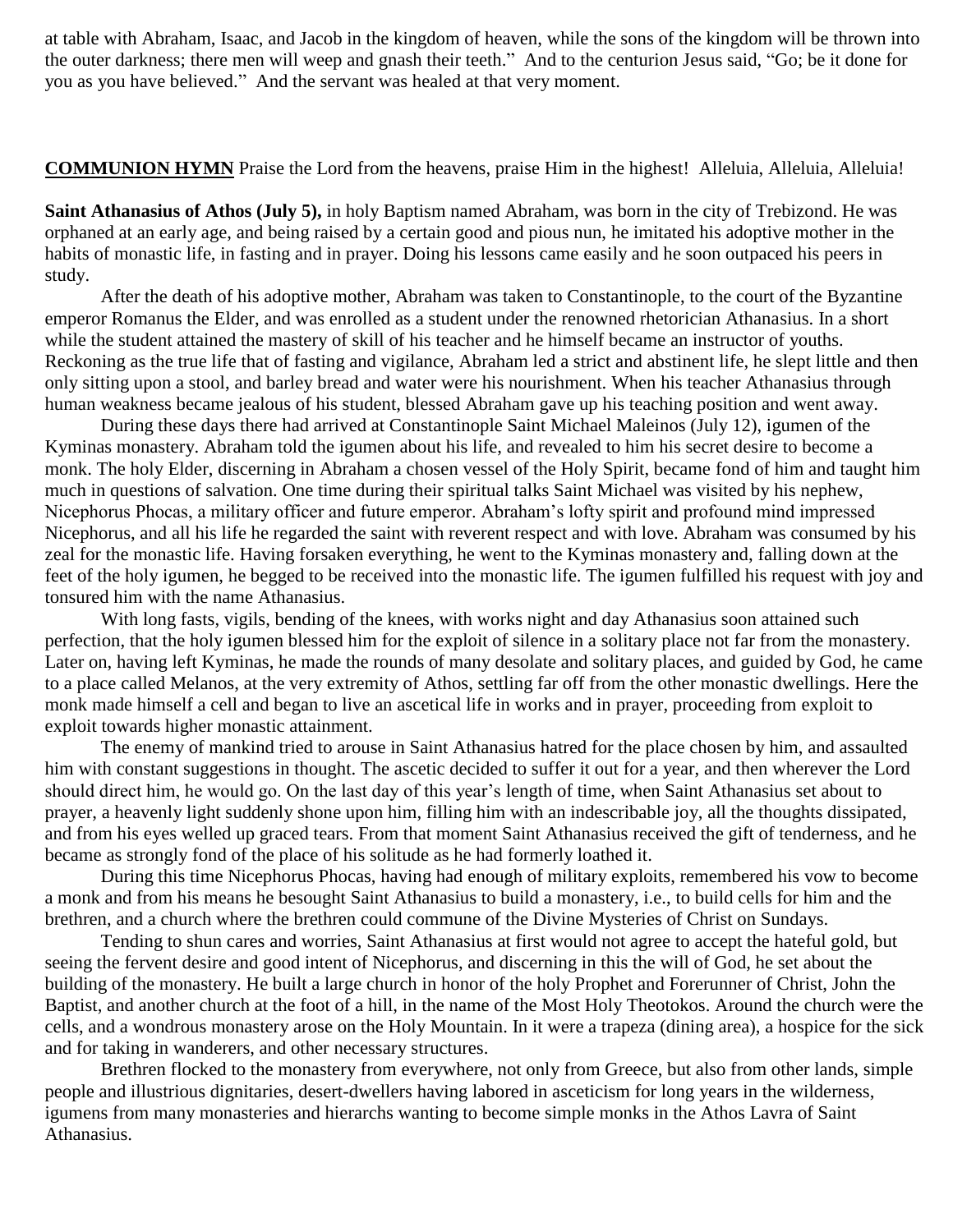The saint established at the monastery a cenobitic monastic Rule on the model of the old Palestinian monasteries. Divine services were served with all strictness, and no one was so bold as to talk during the services, nor to come late or leave the church without necessity.

The Heavenly Patroness of Athos, the All-Pure Mother of God Herself, was graciously disposed towards the saint. Many times he was privileged to see Her with his own eyes. By God's dispensation, there once occurred such a hunger, that the monks one after the other quit the Lavra. The saint remained all alone and, in a moment of weakness, he also considered leaving. Suddenly he beheld a Woman beneath an ethereal veil, coming to meet him. "Who are you and where are you going?" She asked quietly. Saint Athanasius from an innate deference halted. "I am a monk from here," Saint Athanasius replied, and spoke about himself and his worries.

"Would you forsake the monastery which was intended for glory from generation unto generation, just for a morsel of dry bread? Where is your faith? Turn around, and I shall help you." "Who are you?" asked Athanasius. "I am the Mother of the Lord," She answered, and bid Athanasius to strike his staff upon a stone. From the fissure there gushed forth a spring of water, which exists even now, in remembrance of this miraculous visitation.

The brethren grew in number, and the construction work at the Lavra continued. Saint Athanasius, foreseeing the time of his departure to the Lord, prophesied about his impending end and besought the brethren not to be troubled over what he foresaw. "For Wisdom disposes otherwise than as people judge." The brethren were perplexed and pondered the words of the saint. After giving the brethren his final guidance and comforting all, Saint Athanasius entered his cell, put on his mantiya and holy kukolion (head covering), which he wore only on great feasts, and emerged after prolonged prayer. Alert and joyful, the holy igumen went up with six of the brethren to the top of the church to inspect the construction. Suddenly, through the imperceptible will of God, the top of the church collapsed. Five of the brethren immediately gave up their souls to God. Saint Athanasius and the architect Daniel, thrown upon the stones, remained alive. All heard the saint call out to the Lord, "Glory to You, O God! Lord, Jesus Christ, help me!" The brethren with great weeping began to dig out their father from the rubble, but they found him already dead. [www.oca.org](http://www.oca.org/)

### **The holy Gospel according to Luke 24:1-12 (4th Matins Gospel)**

Now on the first day of the week, very early in the morning, they, and certain other women with them, came to the tomb bringing the spices which they had prepared. But they found the stone rolled away from the tomb. Then they went in and did not find the body of the Lord Jesus. And it happened, as they were greatly perplexed about this, that behold, two men stood by them in shining garments. Then, as they were afraid and bowed their faces to the earth, they said to them, "Why do you seek the living among the dead? He is not here, but is risen! Remember how He spoke to you when He was still in Galilee, saying, 'The Son of Man must be delivered into the hands of sinful men, and be crucified, and the third day rise again.' And they remembered His words. Then they returned from the tomb and told all these things to the eleven and to all the rest. It was Mary Magdalene, Joanna, Mary the mother of James, and the other women with them, who told these things to the apostles. And their words seemed to them like idle tales, and they did not believe them. But Peter arose and ran to the tomb; and stooping down, he saw the linen cloths lying by themselves; and he departed, marveling to himself at what had happened. July 5, 2020

ခရွို့လ ခရွို့လ ခရွိမ် တွေ့ရှိမ်း တွေ့ရှိသည့် တွေ့ရှိသည့် တွေ့ရှိသည့် တွေ့ရှိသည့် တွေ့ရှိသည့် တွေ့ရှိသည့် ပထား

### **CANDLE INTENTIONS FOR THE HEALTH AND BLESSINGS OF**

Bosa & her family Bosa Kantar Fr. Tom, Fr. Don, Fr. Paul, Fr. Anthony, Fr. Robert, Aaron, Milica, Calvin, Larry, Helen, Angelo, Joan, Peggy, Bob, Angelo, Christine, Dorothy, Anna, Irene, Allen, Deborah, Luba, Kosta, Stojan, Mira, Bosa, Christopher, Allison, Jeanette, Katheryn, Joseph, Ted, Marlene, Gladys, all the parishioners of St. Nicholas, my family & friends. Joe Tome Special Intention Joe Tome

<u>နေရွိက မရွိက မရွိက မရွိက မရွိက မရွိက မရွိက မရွိက မရွိက မရွိက မရွိက</u> မရွိက မရွိက မရွိက

**Welcome to everyone joining us via our YouTube channel:** *[St Nicholas Orthodox Church Burton.](https://www.youtube.com/channel/UC59tV-Re443z-GCoETAUvfA)* 

**CONFESSIONS** The sacrament of Confession is offered on Saturdays after Vespers and by appointment.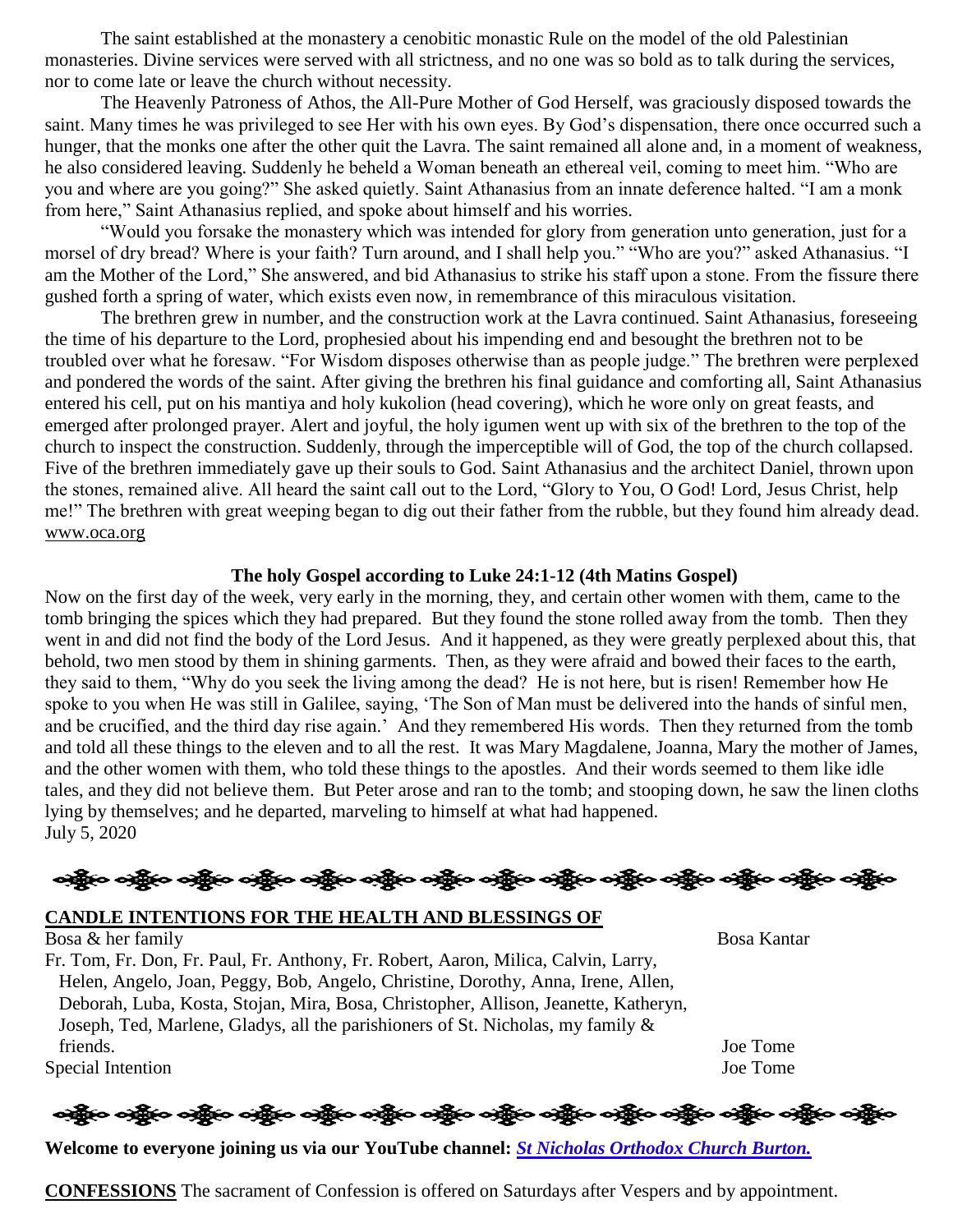**PANORTHODOX SOFTBALL GAME** Sunday, July 19 at St. Pius Catholic School. The game starts at 3 pm. Food & drinks will be provided by Assumption Church. Please sign up by calling the office at 810-744-0070 or emailing [stnicholasburtonmi@gmail.com](mailto:stnicholasburtonmi@gmail.com)

Any questions? please e-mail Fr. Gabriel at [frgabrielsmm@gmail.com](mailto:frgabrielsmm@gmail.com)



**CANDLE INTENTION REQUESTS** can be emailed to the office at [stnicholasburtonmi@gmail.com](mailto:stnicholasburtonmi@gmail.com) or called in.

# **KEEPING IN TOUCH WITH THOSE IN NURSING HOMES AND ASSISTED LIVING FACILITIES**

**To aid in your outreach, here is a listing of their addresses:**

| <b>Helen Ashmun</b>   | 4436 Beecher Rd.                                         | <b>Flint, MI 48532</b>       |
|-----------------------|----------------------------------------------------------|------------------------------|
| <b>Larry Bladecki</b> | 3254 E. Midland Rd.                                      | <b>Bay City, MI 48706</b>    |
| <b>Anna Branoff</b>   | Grand Blanc Fields 12628 Pagels Dr Grand Blanc, MI 48439 |                              |
| <b>Gladys Edwards</b> | 2 Harbor Dr.                                             | <b>St. Clair, MO 63077</b>   |
| <b>Paul Ellis</b>     | 2360 Stonebridge Dr.                                     | <b>Flint, MI 48532</b>       |
| Vasilka Karatza       | <b>Regency 1330 Grand Pointe Ct</b>                      | <b>Grand Blanc, MI 48439</b> |
| <b>Eleni Servinis</b> | <b>Regency 1330 Grand Pointe Ct</b>                      | Grand Blanc, MI 48439        |
| <b>Jo Sredich</b>     | Magnolia House 4134 N. State Rd.                         | Davison, MI 48423            |

### **ROTATING SCHEDULE**

**The rotating schedule for attending Sunday Liturgy has begun. The groupings are based on alphabetical order from households that wish to return presently. You will receive a phone call and e-mail from the parish office notifying you the Sunday Liturgy you are scheduled to attend.** 

## **WHEN YOUR HOUSEHOLD WISHES TO BE ADDED TO THE ROTATION, PLEASE CALL OR E-MAIL THE PARISH OFFICE: 810-744-0070 or [stnicholasburtonmi@gmail.com](mailto:stnicholasburtonmi@gmail.com)**

## **LITURGY ON WEDNESDAY AND VESPERS ON SATURDAY**

Those who wish to attend Liturgy on Wednesday or Vespers on Saturday should contact the parish office whether by e-mail or telephone call. If the maximum number of households permitted is reached for Wednesday Liturgy and Saturday Vespers by the time you notify the office of your desire to attend, your household will be put on the top of the list for the following week.

**ST. MARY'S PATRONAL FEAST - Myrrhbearer and Equal of the Apostles**. Will be held Tue., July 21st with Vespers & Lajtia at 5 pm and Wed., July  $22<sup>nd</sup>$  with Divine Liturgy at 10 am. This is open to in-person attendance.

## **MAKE YOUR FAITHFUL GIVING EASY AND CONVENIENT WITH GIVELIFY**

**Givelitu** Tap. Give. Done 

You can donate to St. Nicholas with an app on your phone  $\&$  as always on our website by <https://saintnicholasburton.org/> Go to the website and on the home page click on the box **Give now with Givelify** which will walk you through the donation process; this is a secure site. **If you do not wish to donate online, you may write a check to St. Nicholas Orthodox Church and send it to the parish address: 2143 S Center Rd, Burton, MI 48519.**

**OFFICE OPEN** Monday,Wednesday & Friday 9 am -3 pm.

**ALL OCA ONLINE CHURCH SCHOOL** check out the offerings here:<https://www.oca.org/all-oca-church-school>

# **Weekly schedule:**

**Wednesday, July 8 9 am Divine Liturgy – [streaming on our YouTube channel](https://youtu.be/F303ustKbDQ)**